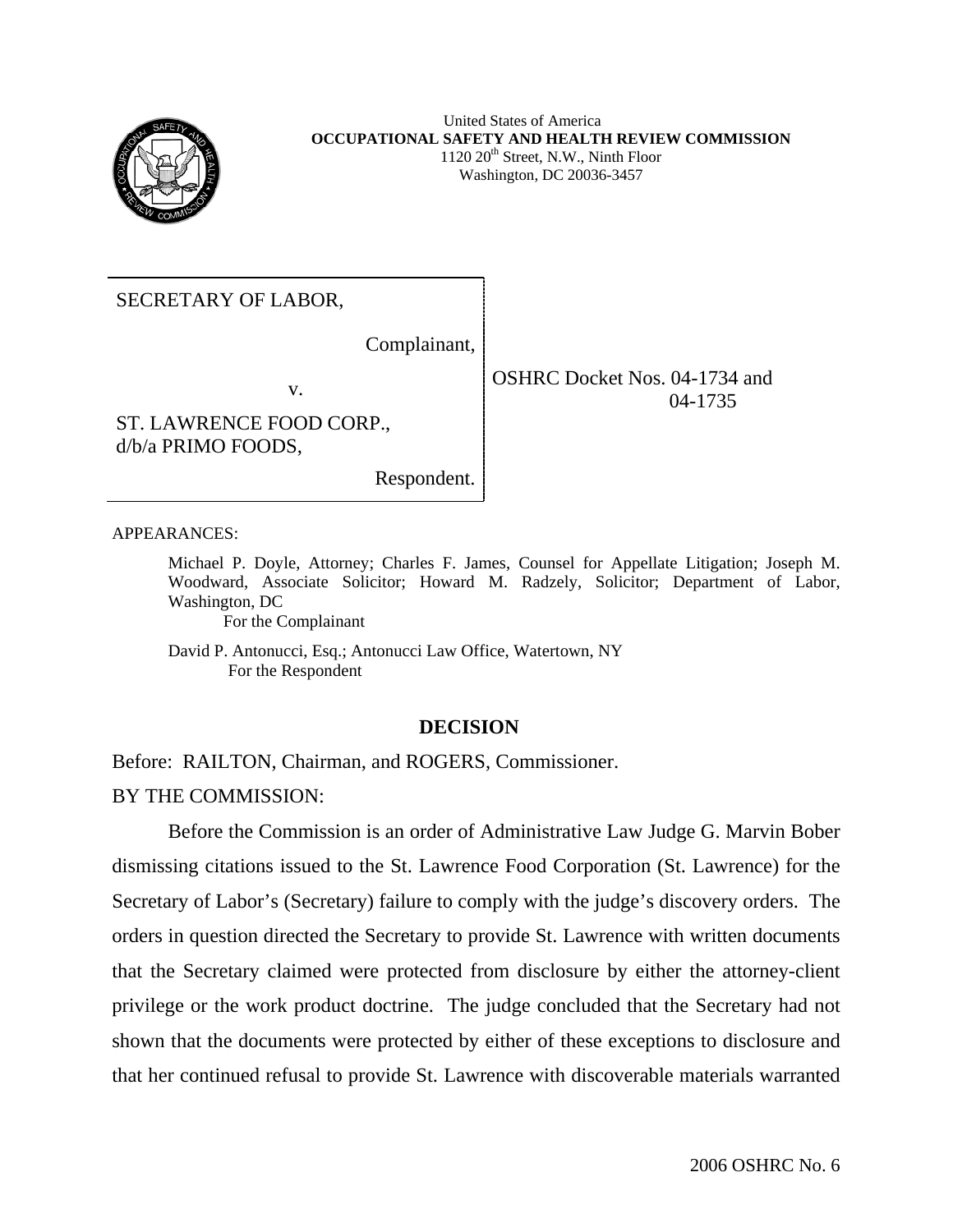dismissal. We reverse. We find that the judge erred in rejecting the Secretary's claims that the documents were protected, and he erred by dismissing the citations. We set aside the sanction imposed by the judge and remand for further proceedings.

### *Facts*

The facts giving rise to this opinion stem from a discovery dispute that began during a pretrial deposition by St. Lawrence's attorney on August 23, 2005. The Secretary's attorney objected to certain questions asked of two Occupational Safety and Health Administration (OSHA) compliance officers regarding communications with their supervisors. She asserted the deliberative process privilege and instructed the deponents not to answer the questions. On August 29, 2005, St. Lawrence filed a motion with the judge requesting that he compel the deponents "to appear again for further depositions and . . . answer questions regarding their opinions and the internal actions of OSHA." The Secretary opposed St. Lawrence's motion, again raising the deliberative process privilege.

 On September 29, 2005, the judge issued an order mischaracterizing St. Lawrence's motion and granting alternative relief.<sup>[1](#page-1-0)</sup> Instead of ordering the compliance officers to appear again for depositions and answer St. Lawrence's questions, the judge granted St. Lawrence's motion as follows:

[T]he Respondent's request for the government employee witnesses' *written* advisory opinions, recommendations and deliberations, fact materials, factual findings and recommendations, materials related to the explanation, interpretation or application of an existing policy or materials *written* after the Citations and Notification of Penalties that were issued on September 10, 2004 . . . is granted.

(Emphasis added.) The judge ordered the Secretary to provide the written documents to St. Lawrence within ten working days.

<span id="page-1-0"></span><sup>&</sup>lt;sup>1</sup> St. Lawrence did not move for reconsideration of the September 29, 2005 order based on the judge's failure to grant the relief it sought, nor did it seek clarification of that order.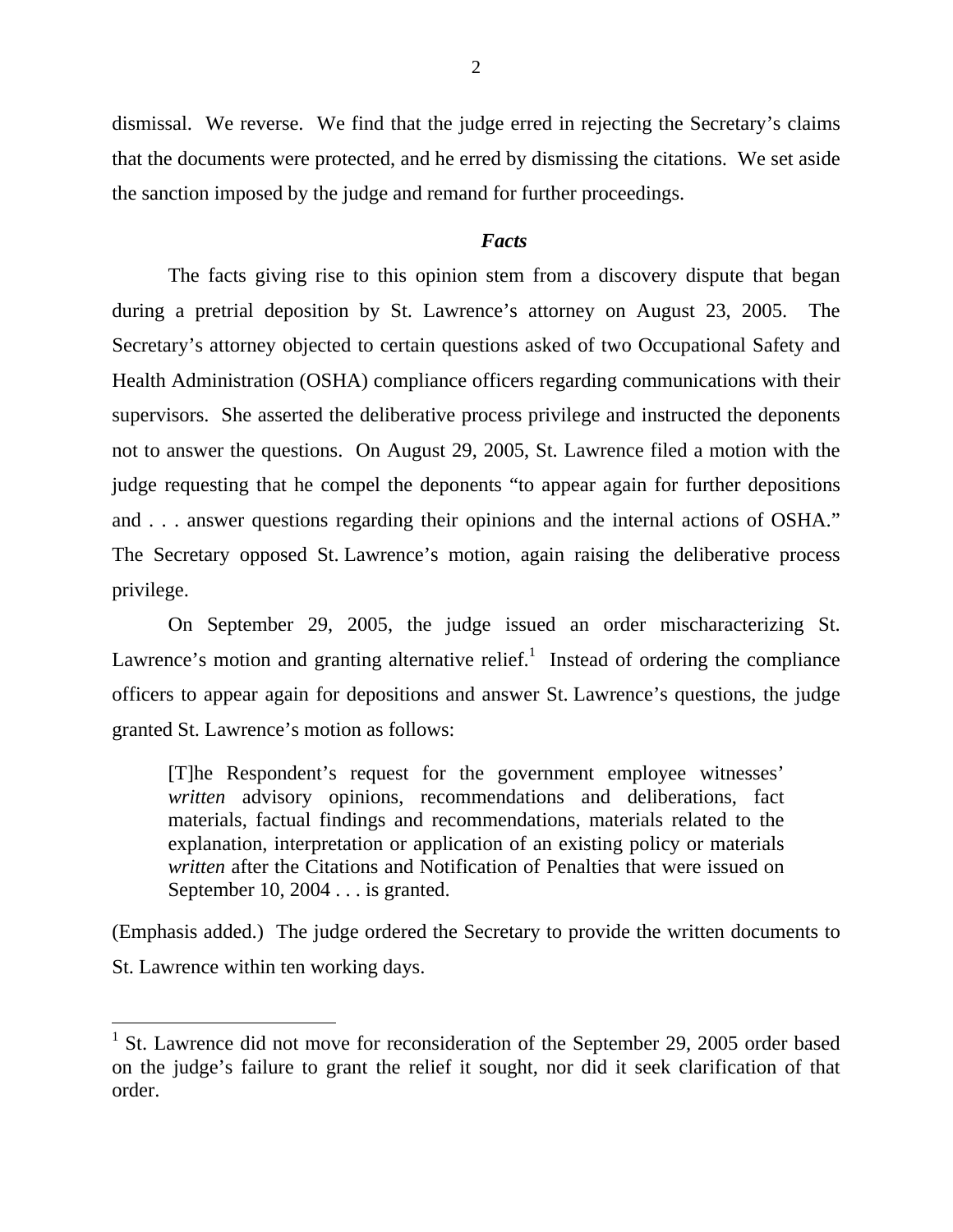The Secretary submitted a Motion for Reconsideration on October 6, 2005. She pointed out that St. Lawrence had not requested written materials and argued that, to the extent the judge was *sua sponte* directing the Secretary to produce written documents, the documents were protected from disclosure by the work product and attorney-client privileges.

 The judge issued an initial Order on Motion for Reconsideration on October 11, 2005, and a Corrected Order on Motion for Reconsideration on October 20, 2005, in which he rejected the Secretary's privilege claims. The judge found that "labeling" the documents privileged on the basis of the attorney-client and work product claims made for them was "simply self-serving" and did not prove the materials were prepared in anticipation of litigation or for trial.

 The next day, October 21, 2005, the Secretary submitted a Second Motion for Reconsideration and Motion for a Protective Order, which included an affidavit signed by the Solicitor's attorney. The Secretary identified the following eight documents as covered by the judge's order:

- 1. a three-page memorandum prepared by the staff attorney asking questions of the compliance officer to assist her in analyzing the citation items and understanding the case file;
- 2. a one-page e-mail from the compliance officer to the staff attorney explaining aspects of the lockout/tagout standard;
- 3. a single page of e-mail correspondence between the staff attorney and the compliance officer discussing alternative theories of citation;
- 4. a one-page memorandum prepared by the compliance officer to assist the attorney in the preparation of answers to interrogatories;
- 5. a one-page e-mail from the compliance officer to the staff attorney suggesting questions to be asked of respondent's officials at their depositions;
- 6. an eleven-page trial plan prepared by counsel for all health citation items setting forth the proof for each item and strategic considerations identifying strengths and weaknesses, which was shared with the compliance officer for discussion and comment;
- 7. a twenty-four page trial plan prepared by counsel for all safety citation items setting forth the proof for each item and strategic considerations identifying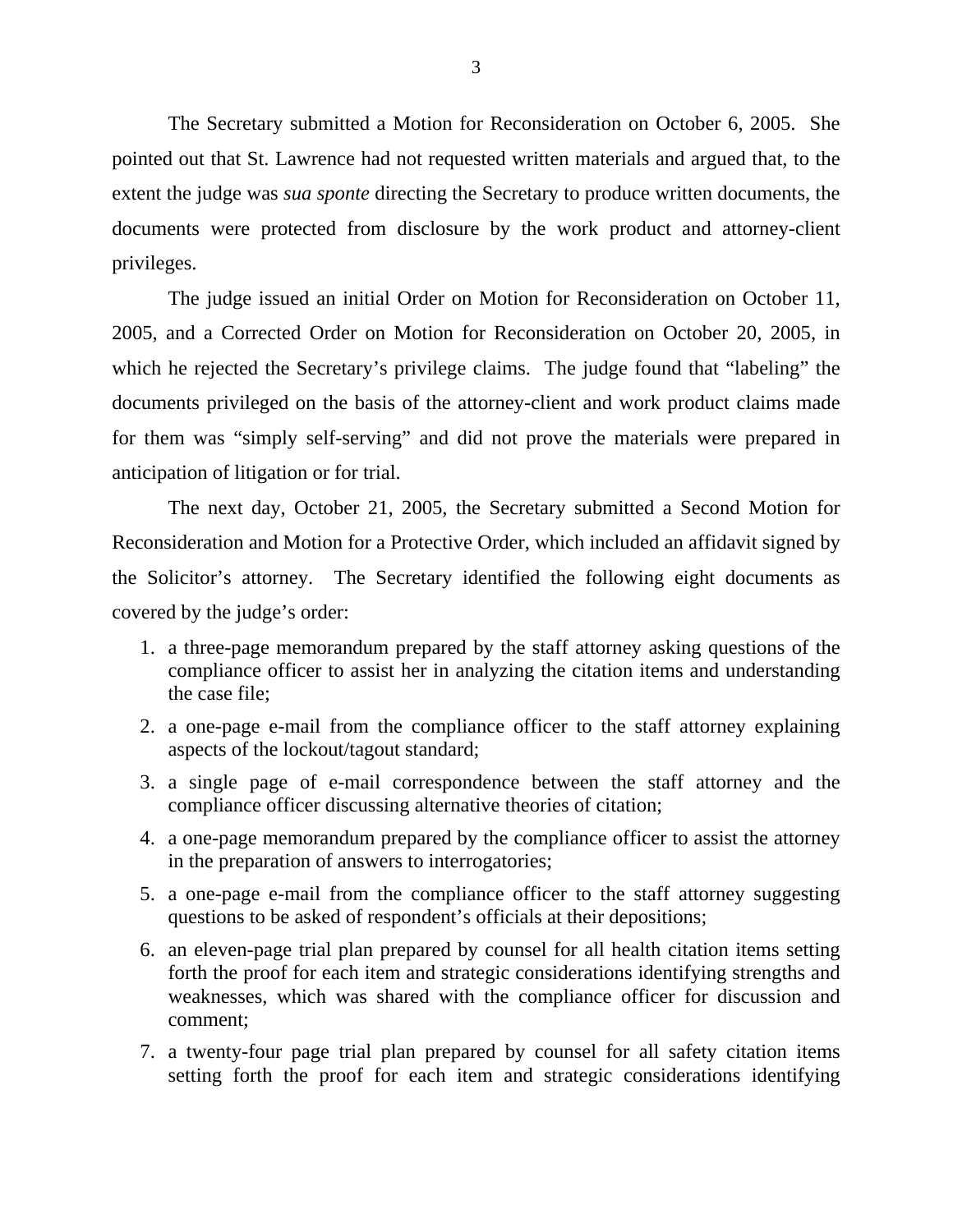strengths and weaknesses, which was shared with the compliance officer for discussion and comment;

8. a four-page memo prepared by the compliance officer at the request of counsel to assist her in trial preparation by summarizing proof of certain elements of the case and referring, *inter alia*, to confidential informants.

The Secretary argued that all eight documents are protected from discovery by either the work product doctrine or the attorney-client privilege, and she requested that the judge issue a protective order precluding discovery of those documents. The Secretary dropped her deliberative process claim, which she had raised with respect to a ninth document.

 On October 25, 2005, the judge issued an order denying the Secretary's motion. The judge concluded that the Secretary had not established the confidentiality of the documents in question because she failed to state "that the documents were not provided to a third party or parties[,] or a third party or parties have not had access to the documents." That same day the Secretary filed a motion asking the judge to stay his order pending interlocutory review by the Commission. The following day, October 26, 2005, the judge issued two orders: (1) an order denying the Motion for Stay, and (2) an Order to Show Cause why "the Secretary should not be declared to be in default and the Citations . . . dismissed." In denying the Motion for Stay, the judge found that the Secretary's motion lacked substantive support because it failed to explain why she had not provided him with copies of the documents or with a "Vaughn Index."<sup>[2](#page-3-0)</sup>

 On October 31, 2005, the Secretary filed a petition for interlocutory review with the Commission. She also responded to the judge's Order to Show Cause by arguing that dismissal would be an improper sanction where she was following the proper procedures in asserting that the work product and attorney-client privileges exempted the documents from disclosure.

 On November 14, 2005, the judge issued a Decision and Order dismissing the citations and thus rendered moot the Petition for Interlocutory Review that was pending

<span id="page-3-0"></span> $2^2$  A Vaughn Index is a privilege log tailored to the specific requirements of the Freedom of Information Act (FOIA) and the exemptions from disclosure stated in the FOIA. *Vaughn v. Rosen*, 484 F.2d 820 (D.C. Cir. 1973); 5 U.S.C. § 532.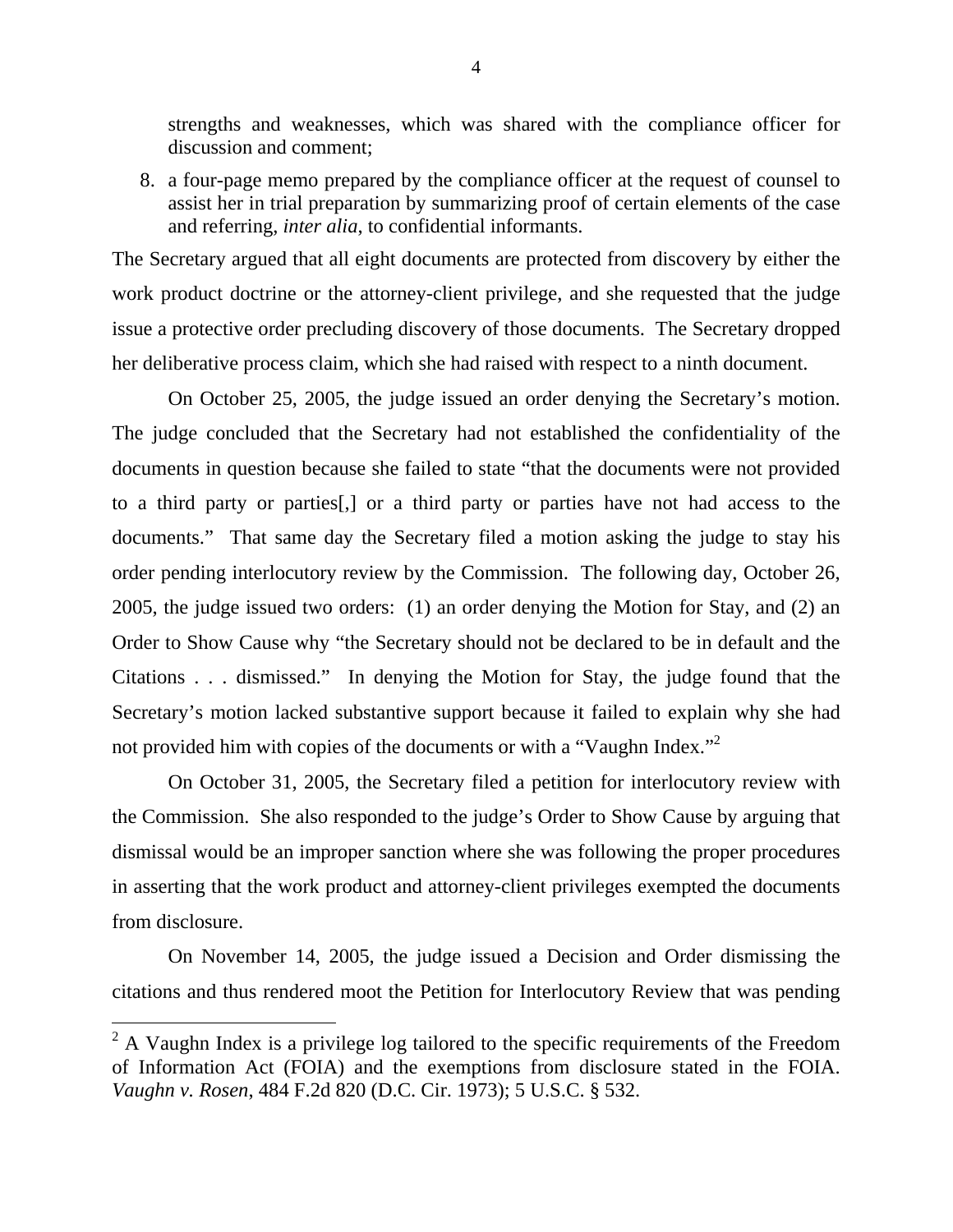before the Commission. The Secretary filed her Petition for Discretionary Review on December 5, 2005.

# *Discussion*

 A party raising a claim of privilege in Commission proceedings must initially "specify the privilege claimed and the general nature of the material for which the privilege is claimed."<sup>[3](#page-4-0)</sup> Commission Rule 52(d), 29 C.F.R. § 2200.52(d).<sup>[4](#page-4-1)</sup> In response to a judge's order, or if the opposing party has filed a motion to compel, the privilegeseeking party must provide greater detail: "Identify the information that would be

<span id="page-4-1"></span> $4$  Rule 52(d) provides:

(d) Privilege.

<span id="page-4-0"></span> $3$  The Commission revised its Rules of Procedure, including Rule 52, effective August 1, 2005. In his November 14, 2005 Order dismissing the citations, the judge analyzed the Secretary's privilege claims under both the Commission's old and new Rule 52. We note, however, that the Secretary initially made her work product and attorney-client privilege claims on October 6, 2005, in her Motion for Reconsideration, after the revised Rule 52 went into effect. Accordingly, we will analyze the Secretary's claims only under the revised rule. However, application of the old rules would yield no different result.

<sup>(1)</sup> *Claims of privilege*. The initial claim of privilege shall specify the privilege claimed and the general nature of the material for which the privilege is claimed. In response to an order from Judge or the Commission, or in response to a motion to compel, the claim shall: Identify the information that would be disclosed; set forth the privilege that is claimed; and allege the facts showing that the information is privileged. The claim shall be supported by affidavits, depositions, or testimony and shall specify the relief sought. The claim may be accompanied by a motion for a protective order or by a motion that the allegedly privileged information be received and the claim ruled upon *in camera*, that is, with the record and hearing room closed to the public, or *ex parte*, that is, without the participation of parties and their representatives. The judge may enter an order and impose terms and conditions on his or her examination of the claim as justice may require, including an order designed to ensure that the allegedly privileged information not be disclosed until after the examination is completed.

<sup>(2)</sup> *Upholding or rejecting claims of privilege*. If the Judge upholds the claim of privilege, the Judge may order and impose terms and conditions as justice may require, including a protective order. If the Judge overrules the claim, the person claiming the privilege may obtain as of right an order sealing from the public those portions of the record containing the allegedly privileged information pending interlocutory or final review of the ruling, or final disposition of the case, by the Commission. Interlocutory review of such an order shall be given priority consideration by the Commission.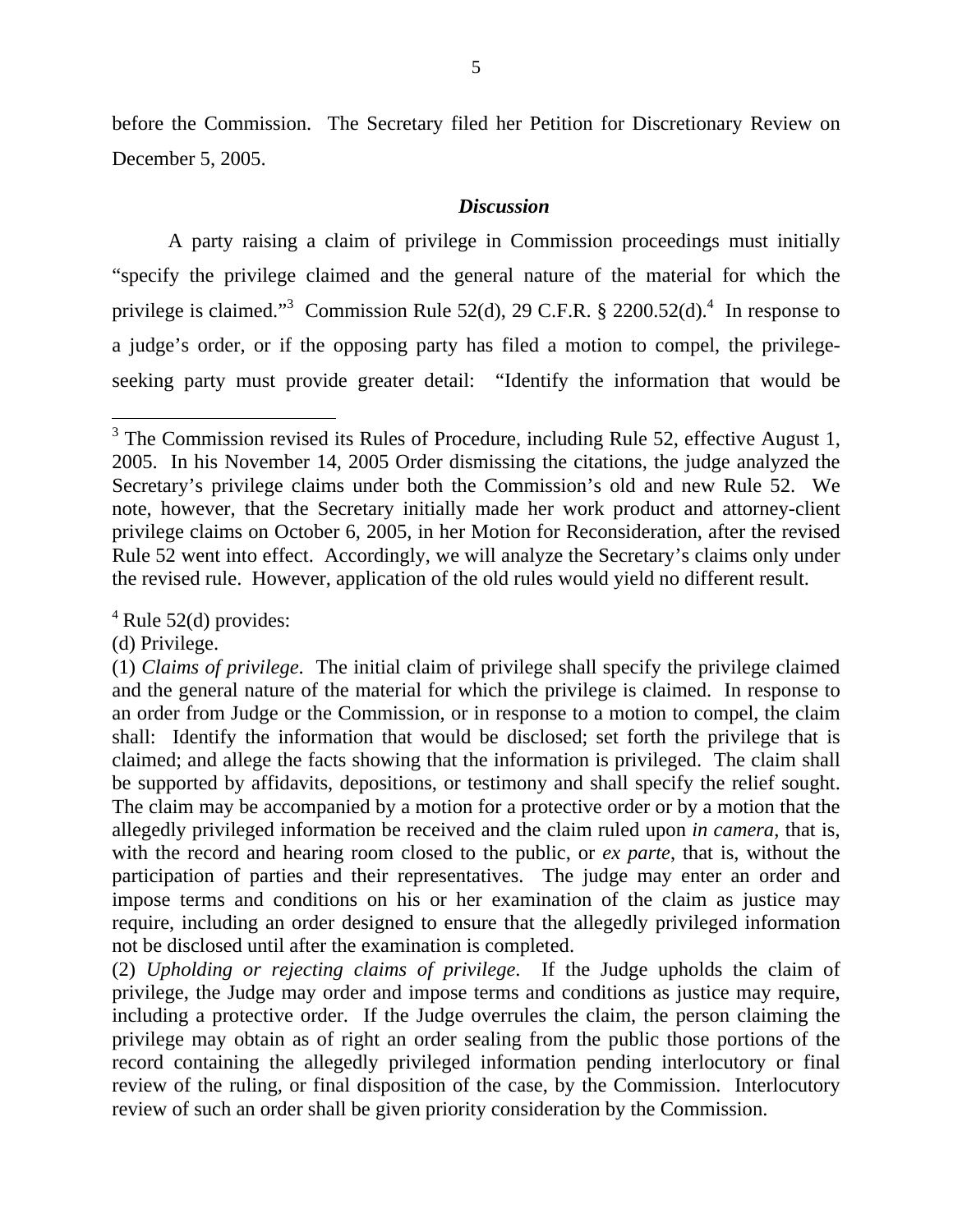disclosed; set forth the privilege that is claimed; and allege the facts showing that the information is privileged." *Id.* This claim must be supported by affidavits, depositions, or testimony and shall specify the relief sought. *Id.* We first consider the Secretary's claim that the documents were covered by the attorney-client privilege.

### *I. Attorney-Client Privilege*

 "The attorney-client privilege is one of the oldest recognized privileges for confidential communication. The privilege is intended to encourage 'full and frank communications between attorneys and their clients and thereby promote broader public interests in the observance of law and the administration of justice.'" *Swidler & Berlin v. United States*, 524 U.S. 399, 403 (1998) (citations omitted). The privilege protects from disclosure confidential communications from a client to an attorney made in order to obtain legal assistance. *Fisher v. United States*, 425 U.S. 391, 403 (1976). The attorneyclient privilege also protects communications *from* the attorney *to* the client when the attorney's communication discloses confidential information received from the client. *Schefler v. United States*, 702 F.2d 233, 245 (D.C. Cir. 1983). The privilege applies regardless of whether the client is a business, individual or government agency. *See United States v. Doe (In re Grand Jury Investigation)*, 399 F.3d 527, 534 (2d Cir. 2005).

 In this case, the judge unquestionably erred in finding that the Secretary failed to properly establish the attorney-client privilege. The Secretary's affidavit makes abundantly clear that all of the documents for which she is claiming the privilege contain communications between the Solicitor's attorney and the compliance officers. Five of the documents—numbers (1), (2), (4), (5) and (8)—are e-mails or memoranda prepared by the compliance officers to help the Solicitor's attorney prepare for this case. The sixth document, number (3), contains e-mails between a compliance officer and the attorney in which they discuss alternative theories of citation. As OSHA employees, the compliance officers are "clients" for purposes of determining whether their communications with the Solicitor's attorney are protected by the attorney-client privilege. *Upjohn Co. v. United States*, 449 U.S. 383, 391-92 (1981). Because those communications were intended to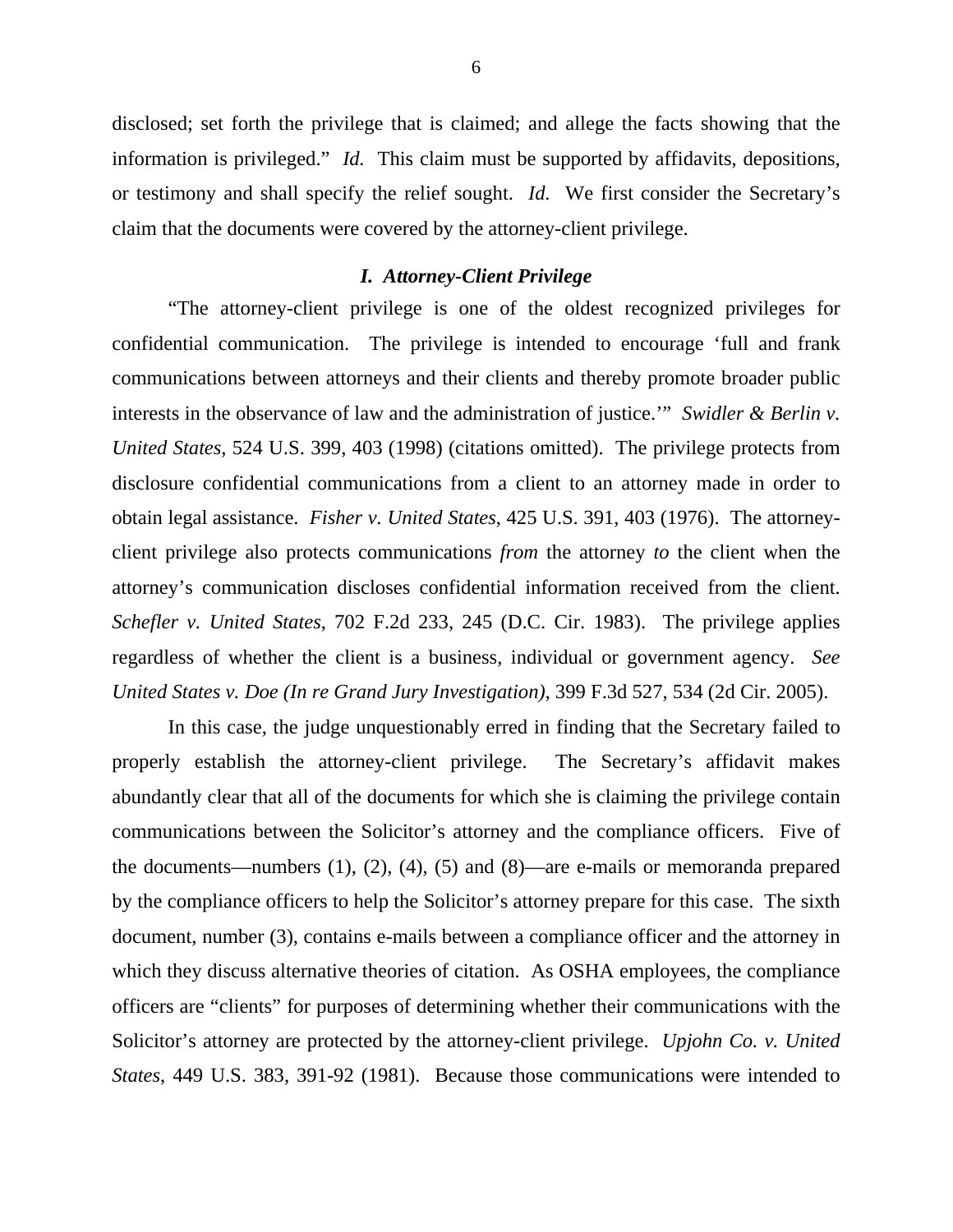secure the Solicitor's assistance for OSHA in the pending proceeding, they come within the scope of the attorney-client privilege.

 The judge also erred in finding that the Secretary did not establish the confidentiality of the documents in question because she failed to assert that third parties had not been given access to the documents. The Secretary plainly states in her affidavit that "the materials described were intended to be and *were kept confidential*. . . ." (Emphasis added). This averment, in the absence of any evidence to the contrary, establishes that the documents have not been disclosed to third parties. Indeed, the summary of documents indicates that all of the documents are communications *within* the Department of Labor.<sup>5</sup>

We therefore conclude that the documents for which the Secretary invoked the attorney-client privilege under Commission Rule 52(d)(1) were protected by the attorneyclient privilege and thus exempt from discovery.

# *II. Work Product Doctrine*

 The record also shows that all eight documents were protected by the attorney work product doctrine. This doctrine, which is codified in Federal Rule 26(b)(3), protects from disclosure certain materials prepared by attorneys or their agents acting for clients in anticipation of litigation.<sup>6</sup> *Hickman v. Taylor*, 329 U.S. 495, 508 n.11 (1947). It applies when the materials in question are shown to be (1) documents or other tangible things, including an attorney's "mental impressions, conclusions, opinions or legal

<span id="page-6-0"></span><sup>&</sup>lt;sup>5</sup> The judge also found that the Secretary's privilege claims lacked substantive support because the Secretary failed to explain why she had not provided him with a Vaughn Index. *Vaughn*, 484 F.2d 820. Commission Rule 52 does not require a party to submit a Vaughn Index in support of its privilege claim. We therefore find that it was improper for the judge to rely on that factor in denying the Secretary's claim.

<span id="page-6-1"></span> $6$  Federal Rule 26(b)(3) applies in Commission proceedings because the Commission has not issued its own rule addressing the scope of the work product doctrine. *See*  Commission Rule 2(b), 29 C.F.R. § 2200.2(b) ("In the absence of a specific provision, procedure shall be in accordance with the Federal Rules of Civil Procedure."); 29 U.S.C.  $§ 661(g).$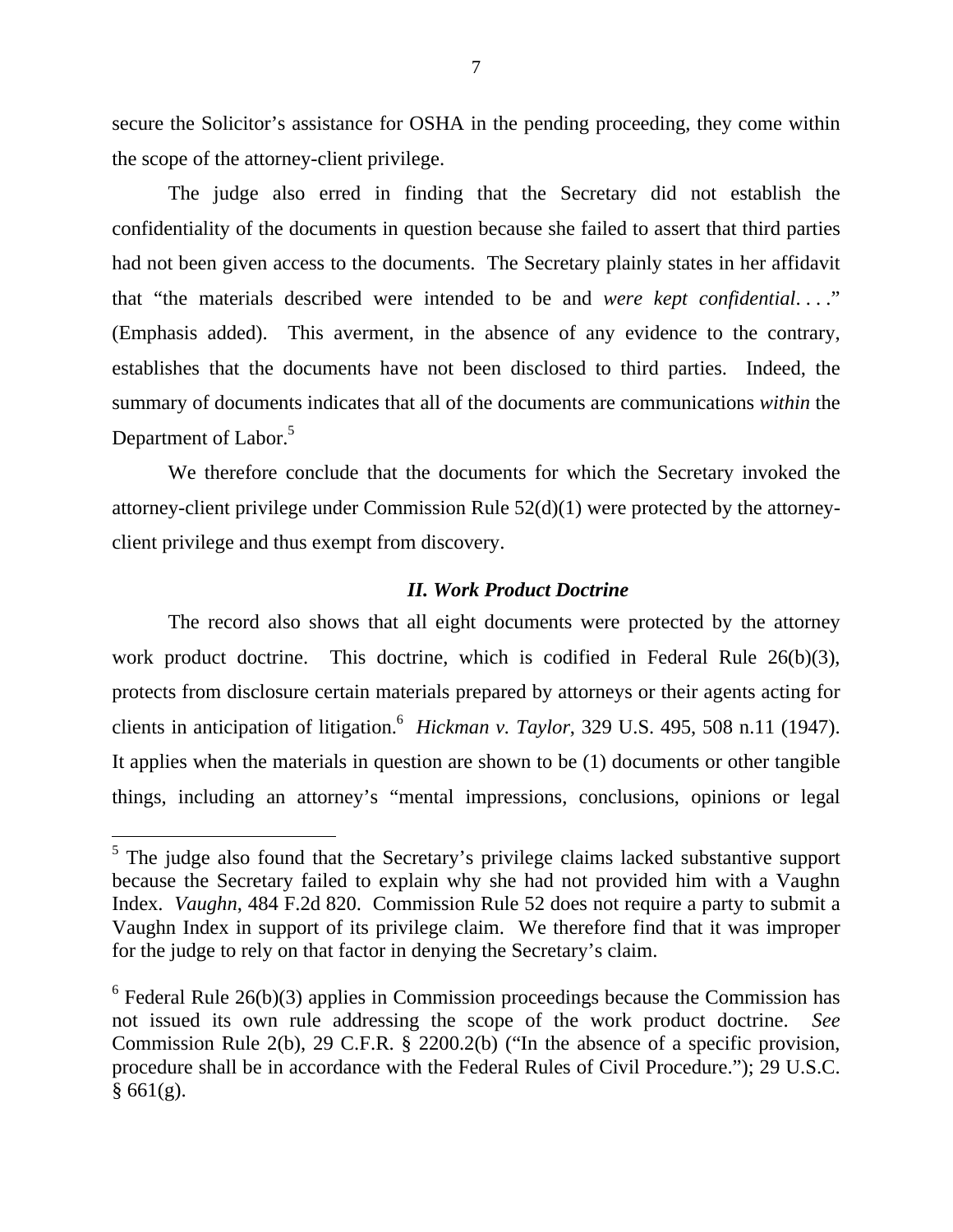theories," (2) prepared in anticipation of litigation or trial,<sup>[7](#page-7-0)</sup> and (3) gathered by or for a party or by or for that party's representative. 8 Charles Alan Wright & Arthur R. Miller, Federal Practice & Procedure § 2024 (2d ed. 1987). *See also Continental Oil Co.*, 9 BNA OSHC 1737, 1741, 1981 CCH OSHD ¶ 25,371, p. 31,580 (No. 79-570, 1981) (applying three-part test to work product claim). Opinion work product enjoys either absolute or near-absolute immunity and is only discoverable in very rare and extraordinary circumstances, such as where the work product contains evidence of fraud or illegal activities. *In re Murphy*, 560 F.2d 326, 336 (8th Cir. 1977). *See also In re Doe,* 662 F.2d 1073, 1080 (4th Cir. 1981) ("It is clear that opinion work product is entitled to substantially greater protection than ordinary work product.")

Here again, the judge clearly erred in concluding that the Secretary had not properly claimed the relevant privilege and in finding that the documents were not privileged. The Secretary's affidavit supports a finding that all eight documents are attorney work product because they are (1) documents or tangible things, (2) prepared in anticipation of litigation or trial, and (3) gathered by or for another party or by or for that other party's representative. *Continental Oil*, 9 BNA OSHC at 1741, 1981 CCH OSHD at p. 31,580. In her affidavit, the Secretary summarizes the contents of each of the eight documents covered by the judge's discovery orders. For most of the documents, the descriptions alone make clear that they were prepared in anticipation of litigation in the present case: document (1) was prepared to help the Solicitor's attorney "understand[] the case file"; document (2) "explain[s] aspects of the lockout/tagout standard" at issue in this case; document (3) discusses alternative theories of citation; documents (4) and (5) were prepared to assist the attorney with interrogatories and depositions; documents (6) and (7) are the attorney's trial plans; and document (8) summarizes proof of certain

<span id="page-7-0"></span> $<sup>7</sup>$  The Second Circuit, where this case arose, has interpreted the phrase "in anticipation of</sup> litigation" broadly in the context of work-product claims, holding that documents are within the scope of the rule if "in light of the nature of the document and the factual situation in the particular case, the document can fairly be said to have been prepared or obtained *because of* the prospect of litigation." *United States v. Adlman*, 134 F.3d 1194, 1202 (2d Cir. 1994) (emphasis added).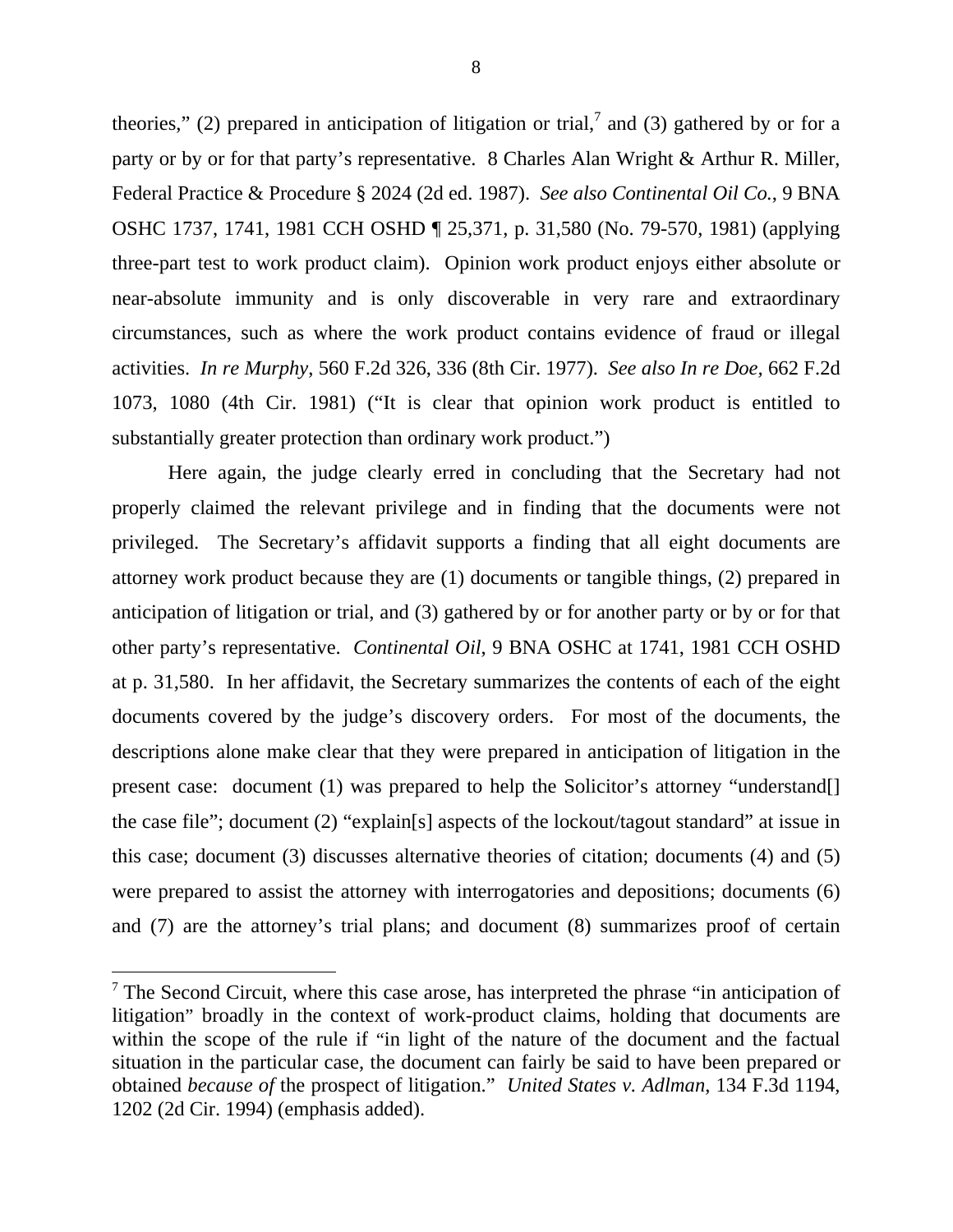elements of the Secretary's case and refers to confidential informants. The Secretary also expressly states in her affidavit; "These materials are contained in the attorney's litigation file and were developed in ongoing consultation with OSHA after the issuance of the citations *for the sole purpose of preparing these matters for litigation*." (Emphasis added.) This language removes any doubt that the Secretary has complied with Commission Rule 52(d)(1) by identifying the relevant information and privilege, and providing a factual basis for her claim of privilege.

Because the eight documents are covered by the work-product doctrine, St. Lawrence has the burden of proving it is entitled to discovery of the Secretary's work product. *See Castle v. Sangamo Weston, Inc.*, 744 F.2d 1463, 1467 (11th Cir. 1984). St. Lawrence has not carried its burden here. As we have found, six of the eight documents withheld by the Secretary are covered by the attorney-client privilege and exempt from disclosure for that reason. The remaining two documents, numbers (6) and (7), are the Solicitor's trial plans. Most courts hold that this "opinion work product" is either immune from discovery, *Duplan Corp. v. Moulinage et Retorderie de Chavanoz*, 509 F.2d 730, 735 (4th Cir. 1974), or can be discovered only in cases of "extraordinary justification," such as where the attorney's actions are themselves an issue in the underlying proceeding. *In re Sealed Case*, 676 F.2d 793, 809-10 (D.C. Cir. 1982). St. Lawrence argues that it needs discovery of the Solicitor's trial plans, along with the six other contested documents, to prepare for the hearing, understand the actions of various OSHA personnel, and prepare for cross-examination of witnesses. However, these factors could be cited in almost any OSHA case. St. Lawrence cites no authority which would support finding that these factors present extraordinary circumstances justifying the disclosure of opinion work product.

### *III. Dismissal of the Citations*

 Commission Rule 52(f), 29 C.F.R. § 2200.52(f) provides that a Commission judge may impose any sanction stated in Federal Rule 37, including dismissal, for failing to comply with a discovery order. However, the judge cannot impose a sanction that is too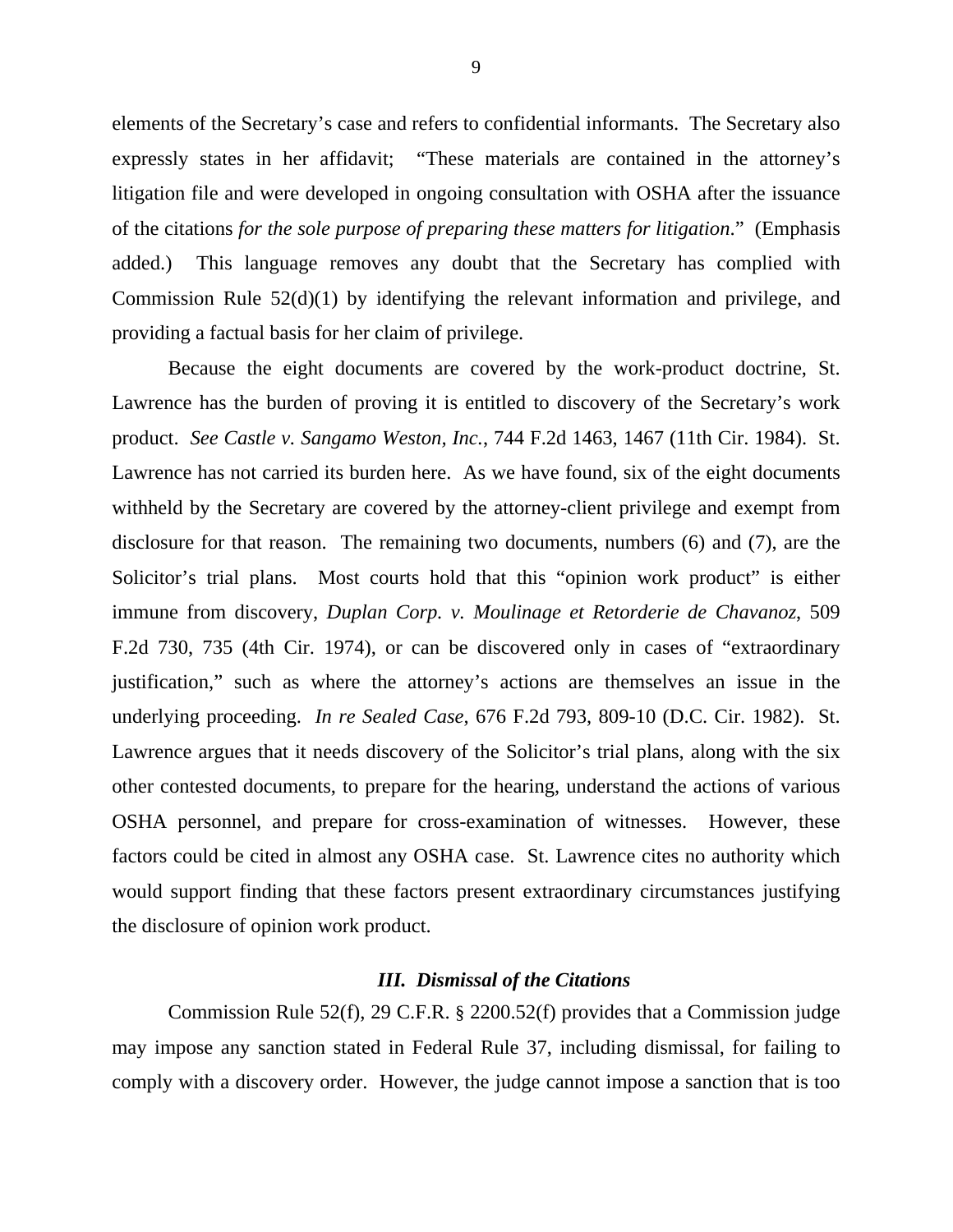harsh under the circumstances of the case. *Noranda Aluminum, Inc.*, 9 BNA OSHC 1187, 1189, 1981 CCH OSHD ¶ 25,086, p. 30,988 (No. 79-1059, 1980). The Commission has held that dismissal of a citation is too harsh a sanction for failure to comply with certain prehearing orders unless the record shows contumacious conduct by the noncomplying party or prejudice to the opposing party. *Architectural Glass & Metal Co.*, 19 BNA OSHC 1546, 1547, 2001 CCH OSHD ¶ 32,424, pp. 49,975-76 (No. 00- 0389, 2001). Failure to comply with a judge's order is not, by itself, an indication of contumacious conduct "where the party's reason for refusing to comply has a substantial legal basis and its conduct did not indicate disrespect towards the Commission or the issuing judge." *Donald Braasch Constr., Inc*., 17 BNA OSHC 2082, 2086, 1995-97 CCH OSHD ¶ 31,259, p. 43,868 (No. 94-1355, 1997).

We find no basis for the judge's dismissal sanction here. As we have found, the Secretary's position has a substantial legal basis. Apart from the Secretary's noncompliance with the judge's orders, we see nothing in this record that could be considered contumacious. *Donald Braasch*, 17 BNA OSHC at 2086, 1995-97 CCH OSHD at p. 43,868 (dismissal not warranted where Secretary had a substantial legal basis for failing to disclose and no evidence of contumacy). The judge described as contumacious the Secretary's noncompliance with his orders and her "refus[al] . . . to allow the [judge] *in camera* inspection." However, the judge never ordered an *in camera* inspection of any document and St. Lawrence did not request one. The cases St. Lawrence cites in support of its claim that dismissal was appropriate are inapposite at best. While the cases suggest that a party's intentional failure to follow discovery orders can be considered bad faith, they neither hold that such a failure is *necessarily* evidence of bad faith nor do they address the extent to which courts may consider whether the party's conduct has a substantial legal basis, a factor the Commission has considered in its decisions*.* These cases also fail to address circumstances in which a court rule provides a specific procedure for resolving a discovery dispute and the non-complying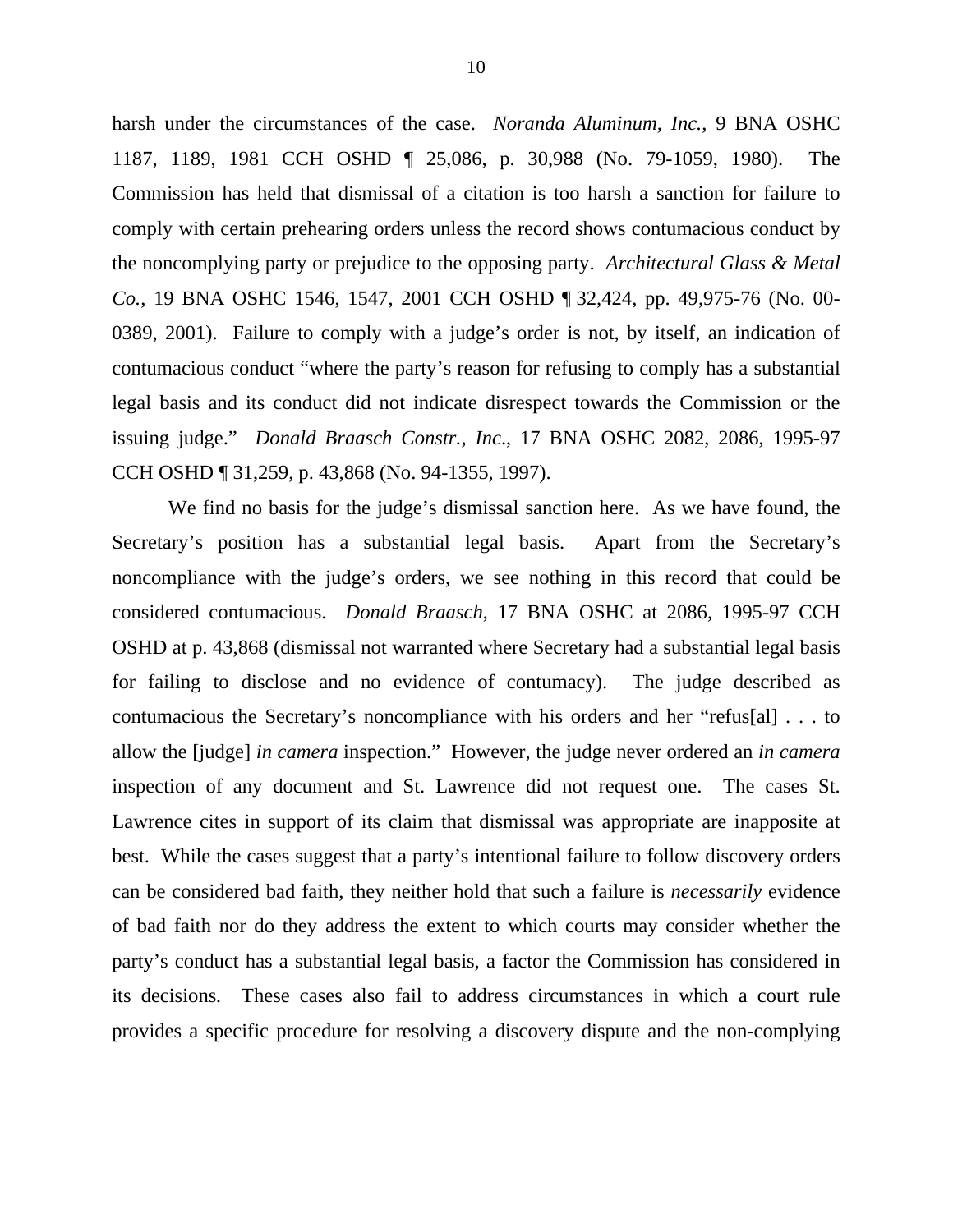party invokes that rule, as the Secretary did here when she filed her Petition for Interlocutory Review pursuant to Commission Rule  $52(d)(2)$ , 29 C.F.R. § 2200.52(d).<sup>[8](#page-10-0)</sup>

 Because the Secretary's conduct was not contumacious, and because St. Lawrence was not prejudiced by the Secretary's failure to comply with the judge's orders, the judge erred when he dismissed the citations.<sup>[9](#page-10-1)</sup>

## *ORDER*

 We set aside the judge's order dismissing the citations and remand this case for further proceedings consistent with the Commission's rules and in accordance with this opinion.

SO ORDERED.

 $\sqrt{s}$ / W. Scott Railton Chairman

 $\sqrt{s}$ /

 Thomasina V. Rogers **Commissioner** 

Dated: March 20, 2006

<span id="page-10-0"></span><sup>&</sup>lt;sup>8</sup> St. Lawrence claims that it was prejudiced in its ability to prepare for trial because "no meaningful examination of the [compliance] inspectors ever occurred." It also claims prejudice resulting from the Secretary's failure to provide discovery. These contentions are at best premature as this matter never got to trial before the judge.

<span id="page-10-1"></span> $9^9$  On remand, we expect the judge to follow applicable court and Commission precedent, particularly with regard to discovery. *See Lewis County Dairy Corp*., 21 BNA OSHC 1070, 1071 (No. 03-1533, 2005). We also find it necessary to criticize two other aspects of the judge's handling of this matter. First, the judge largely created the discovery problems before us in this case. He ordered the documents in question produced *sua sponte*. St. Lawrence did not initially request them. Second, the judge decided not to give the Commission adequate time to consider the Secretary's petition for interlocutory review of his order overruling the Secretary's claim of privilege. Such a petition "is denied unless granted within 30 days of the date of receipt by the Commission's Executive Secretary." Commission Rule 73(b), 29 C.F.R. § 2200.73(b). Yet the judge dismissed the citations fourteen days after the petition for interlocutory review was filed with the Commission.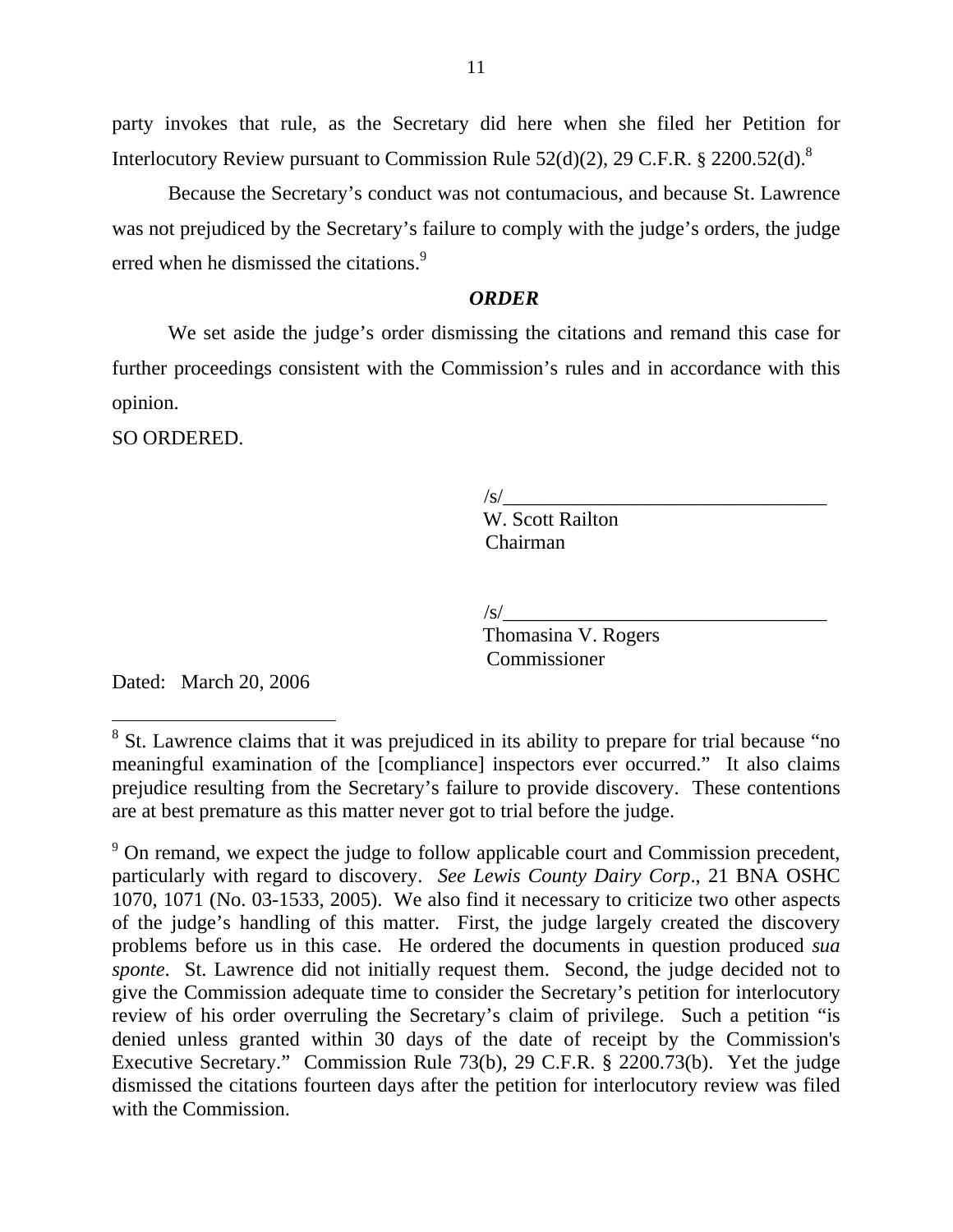**OCCUPATIONAL SAFETY AND HEALTH REVIEW COMMISSION**

 1120 20th Street, N.W., Ninth Floor Washington, DC 20036-3457

SECRETARY OF LABOR,

Complainant,

ST. LAWRENCE FOOD CORP., d/b/a/ PRIMO FOODS

Respondent.

v. Same Strategy Construction Construction Construction Construction Construction Construction Construction Construction Construction Construction Construction Construction Construction Construction Construction Constructi 04-1735

## *DECISION AND ORDER ON ORDER TO SHOW CAUSE*

 The undersigned in his order dated September 29, 2005 granted the Secretary's request for privilege protection under the informer's privilege, denied the Secretary's request for privilege protection under the deliberative process privilege and granted the Respondent's request for certain documentary materials. ("Discovery Order 1"). On October 21, 2005, the undersigned denied the Secretary's request for privilege protection under the deliberative process privilege, the attorney-client privilege, and the work product privilege. ("Discovery Order 2"). On October 25, 2005, the undersigned denied the Secretary's Second Motion For Reconsideration seeking privilege protections. ("Discovery Order  $3"$ )<sup>1</sup>.

 On October 25, 2005, the Respondent filed its motion seeking dismissal of these cases for the Secretary's failure to comply with the undersigned's orders. Respondent alleged that it was prejudiced

<sup>&</sup>lt;sup>1</sup> The Secretary has never forwarded the documents to the Respondent. Moreover, the Secretary has not, in any of its motions, submitted to the undersigned the disputed materials for *in camera* inspection.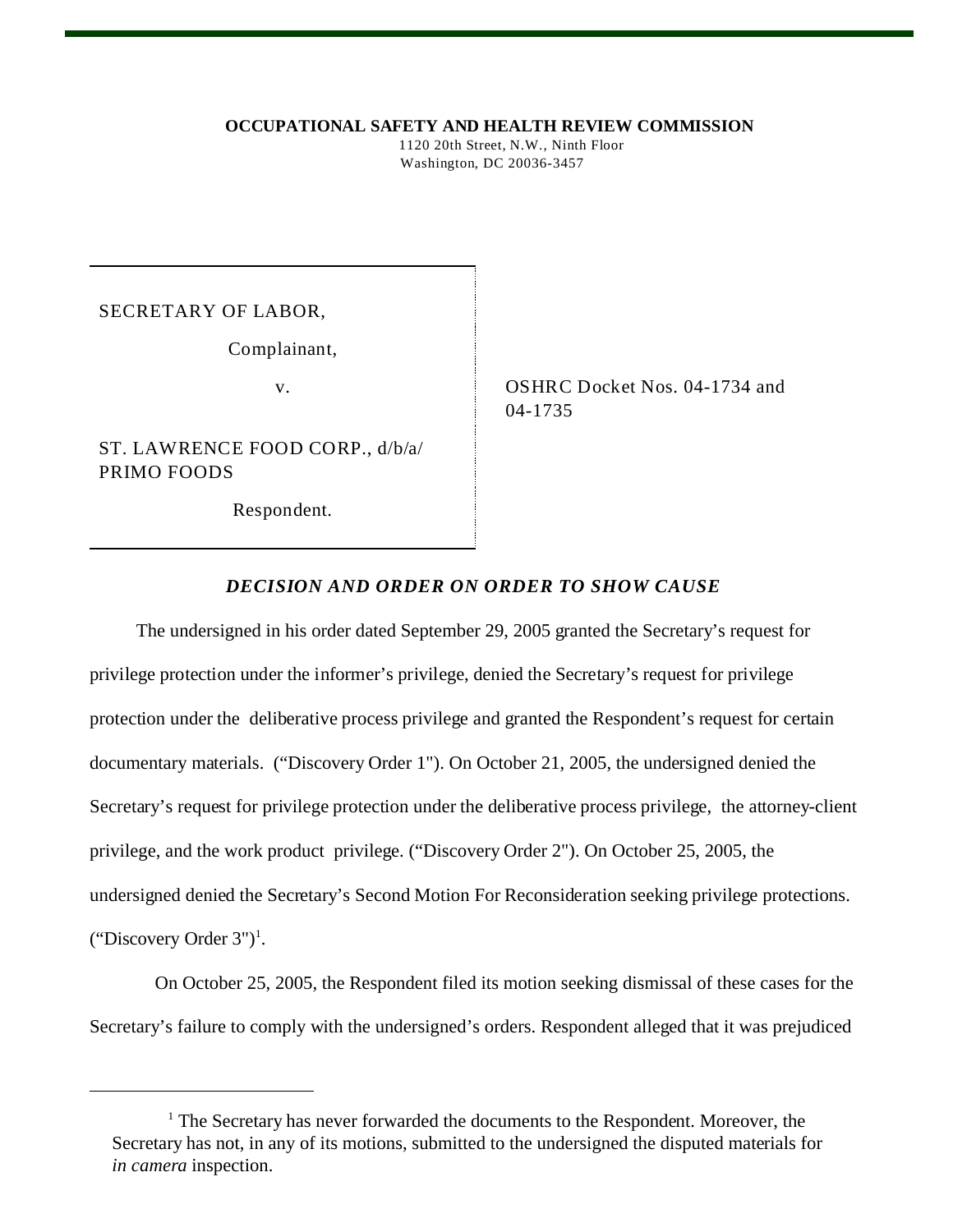in its preparation for trail scheduled to commence on November 8, 2005, as the Secretary has failed to comply with any of the Court's privilege protection orders and "STILL has not produced the inspectors and other previously deposed parties for continued depositions in light of these order [sic]; as a result the Respondent (a) "cannot fully prepare or prepare pretrial submissions without discovery," (b) cannot complete discovery without the "demanded documents" which have "willfully been withheld," ( c ) cannot "[w]ithout the discovery and continued depositions \* \* \* understand the actions of OSHA or its employees," (d) cannot without the opinions of the inspections [sic] and area director  $**$  \* understand the basis or scope of either the citations or penalties," and (e) cannot "prepare cross- examination of these [OSHA] witnesses." "The acts of the Complainant have reached the level of a fundamental denial of substantive due process" due in part to the "magnitude and complexity" of these proceedings. In its supplemental submission dated October 31, 2005, the Respondent argues that it has been prejudiced since "[w]ithout the information [it] cannot prepare for trial," and "[d]ismissal is clearly warranted  $**$  $*$  ."

 In a further supplement dated November 1, 2005, the Respondent stated that the "bad faith and contumacious conduct of the Secretary is [sic] manifest" as the Secretary has (a) not completed discovery, (b) asserted "self-serving" claims of privilege, ( c ) "produced privileged documents; indicating the complainant does not find merit in its own arguments,' (d) "filed redundant motions to delay disclosure until the eve of \* \* \* trial, and therefore, these cases should be dismissed.

 On October 26, 2005, the undersigned issued his Order To Show Cause. The Order required the Secretary to show cause why these cases should not be dismissed for failure to provide the Respondent's counsel with the ordered discovery materials. As the trial is scheduled to commence on November 8, 2005 time is of the essence in deciding this matter.

 On October 31, 2005, the Secretary filed her response to the Court's Order To Show Cause. This Decision and Order is being issued as a result of the Court's Order To Show Cause.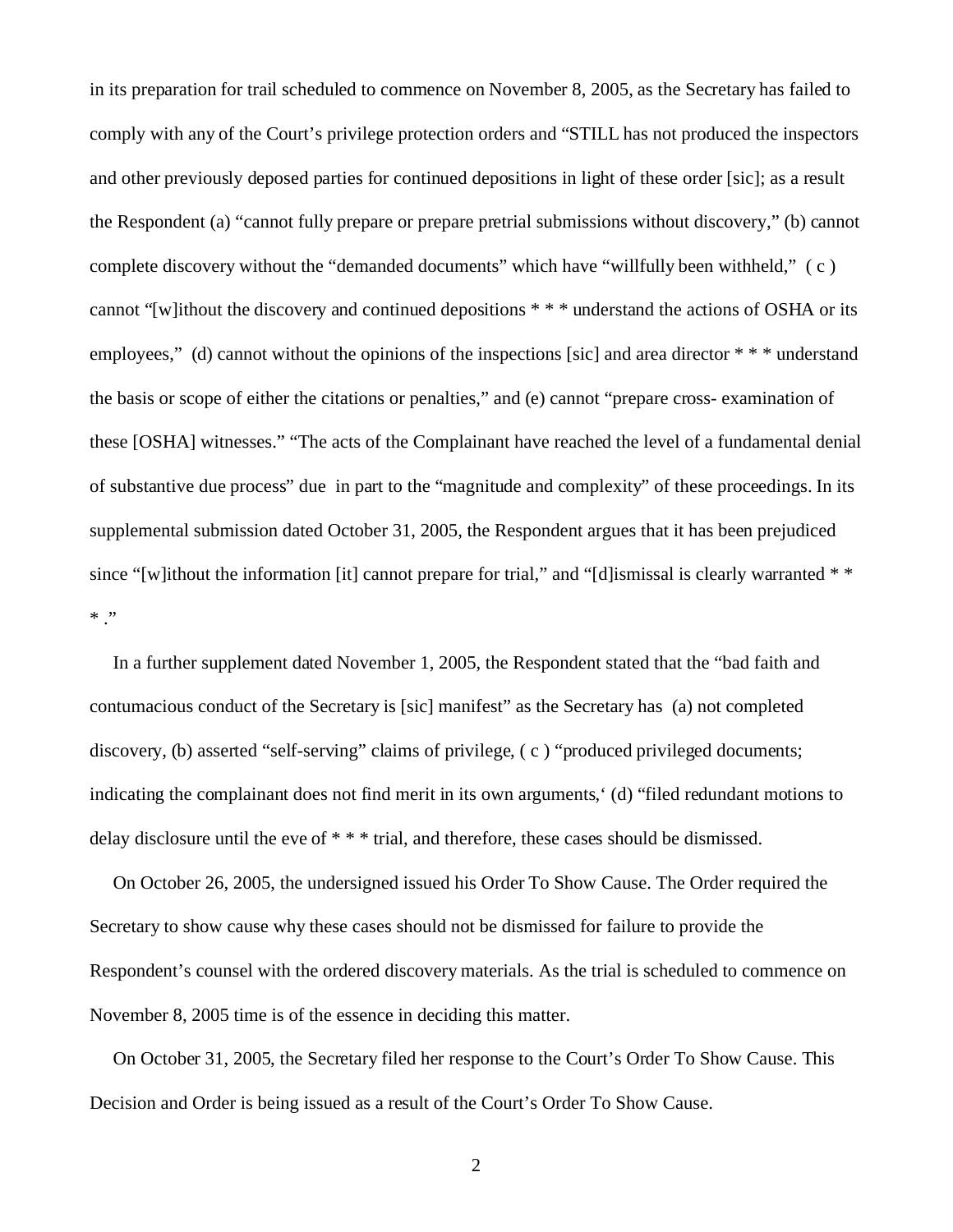# DISCUSSION AND CONCLUSION

 The purpose of discovery is to narrow the issues, to obtain evidence for use at a trial, and to secure information concerning the existence of evidence. Wright, Miller & Marcus, *Federal Practice and Procedure*: *Civil 2d* 2001. In the opinion of the undersigned, discovery also encourages settlement. The basic philosophy of federal discovery process is that prior to trial, every party to a civil action is entitled to disclosure of all relevant information in the possession of any person unless the information is privileged. 6 *Moore's Federal Practice* 26.02 (Matthew Bender 3d ed.).

 Failure to comply with a court order is a basis for dismissal. Dismissal is appropriate where there has been a willful failure to prosecute on the part of a party, complete intransigence despite a clear order from the court, *Chira v. Lockheed,* 634 F.2d 664, 665-666 (2d Cir. 1980) or a complete failure to complete discovery as directed. *Ali v. A & G Company,* 542 F.2d 595 (2d Cir. 1976).

 The sanction of dismissal is available to the court to ensure the smooth and fair operation of discovery. Wright, Miller & Marcus, *Federal Practice and Procedure*: *Civil 2d* 2281. If the conduct of a party reflects willfulness, bad faith gross negligence, or any other fault of the party rather than an inability to comply, then the sanction of dismissal is warranted. Wright, Miller & Marcus, *Federal Practice and Procedure*: *Civil 2d* 2284 and 2289.

 Effective on August 1, 2005, the Commission revised Rule 52, *General provisions governing discovery.* Rule 52 of the Commission's Rules of Procedure, 29 C.F.R. 52*.* Specifically Rule 52(d), *Privilege.* (1) *Claims of Privilege* and (2) *Upholding or rejecting claims of* privilege. The undersigned is of the opinion that the Secretary would suffer no injustice if either the Old Rule or the Revised Rule is applied to the facts of theses cases; however, out of an abundance of caution, I am considering the Secretary's actions under both the Old Rule and the Revised Rule.

#### **Old Rule**

Discovery sanctions may be imposed pursuant to Rule 52, *General provisions governing discovery.*

3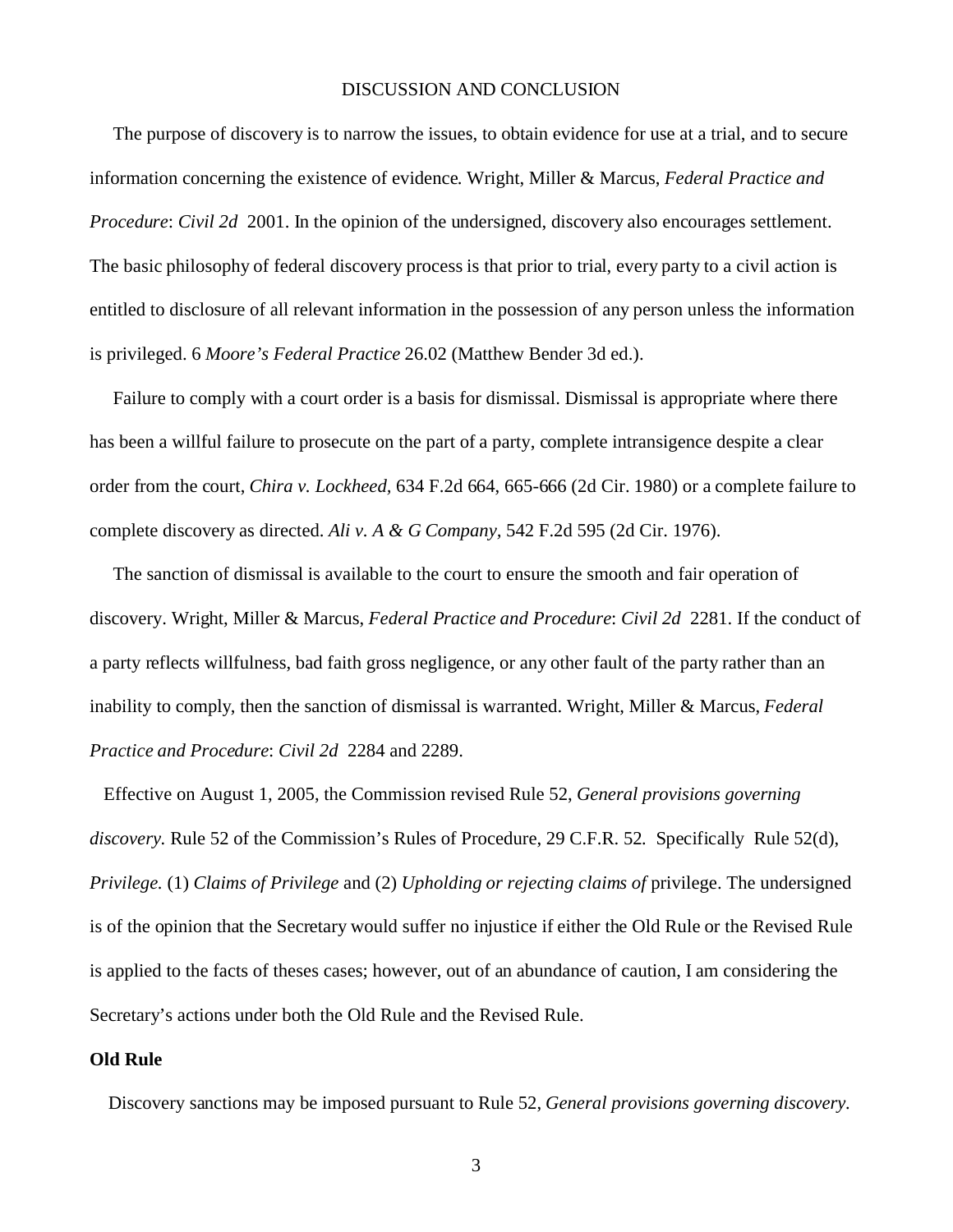Rule 52 of the Commission's Rules of Procedure, 29 C.F.R. 52*.* Specifically Rule 52(e) of the Commission's Rules of Procedure, 29 C.F.R. 52(e) is applicable. The Show Cause Order issued on October 26, 2005 inaccurately referenced Rule 41(a) of the Commission's Rules of Procedure. However, both Rules require the disobedient party to explain his/her actions after being given an opportunity to show cause.

 Rule 52(e) *Failure to cooperate: Sanctions* provides, as pertinent, "[i]f a Judge enters an order compelling discovery and there is a failure to comply with that order, the Judge may make such orders with regard to the failure as are just. The orders may issue upon the initiative of a Judge after affording an opportunity to show cause why the order should not be entered, or upon the motion of a party. The orders may include any sanction stated in Fed.R.Civ.P. 37, including the following: \* \* \* (4) An order dismissing the action or proceeding or any part thereof, or rendering a judgment by default against the disobedient party." ( Hereinafter referred to as "Old Rule").

 On August 29, 2005, the Respondent filed its motion to compel, and the Secretary filed its response. In Discovery Orders 1 and 2, the issues before this Court were the informer's privilege, deliberative process privilege, the attorney-client privilege, and the work product privilege The Court in its Discovery Orders referenced Supreme Court and federal case law setting forth the factors a court considers in ruling on privilege requests as well as the burden of proof placed upon the party seeking each privilege.

 The Secretary in its multiple motions for reconsideration did not meld the factors and its parallel burden of proof to the facts of these cases. Despite the Court's discourse on privilege protections, the Secretary ignored the requirements of Discovery Orders1,2 and 3, and refused to provide the Respondent with the materials as directed or to allow the undersigned *in camera* inspection. As a result the Respondent has been prejudiced in its trial preparations. *Supra.* This pattern of failures to cooperate on the part of the Secretary's counsel was not due to competing legal theories or conflicts in Federal

4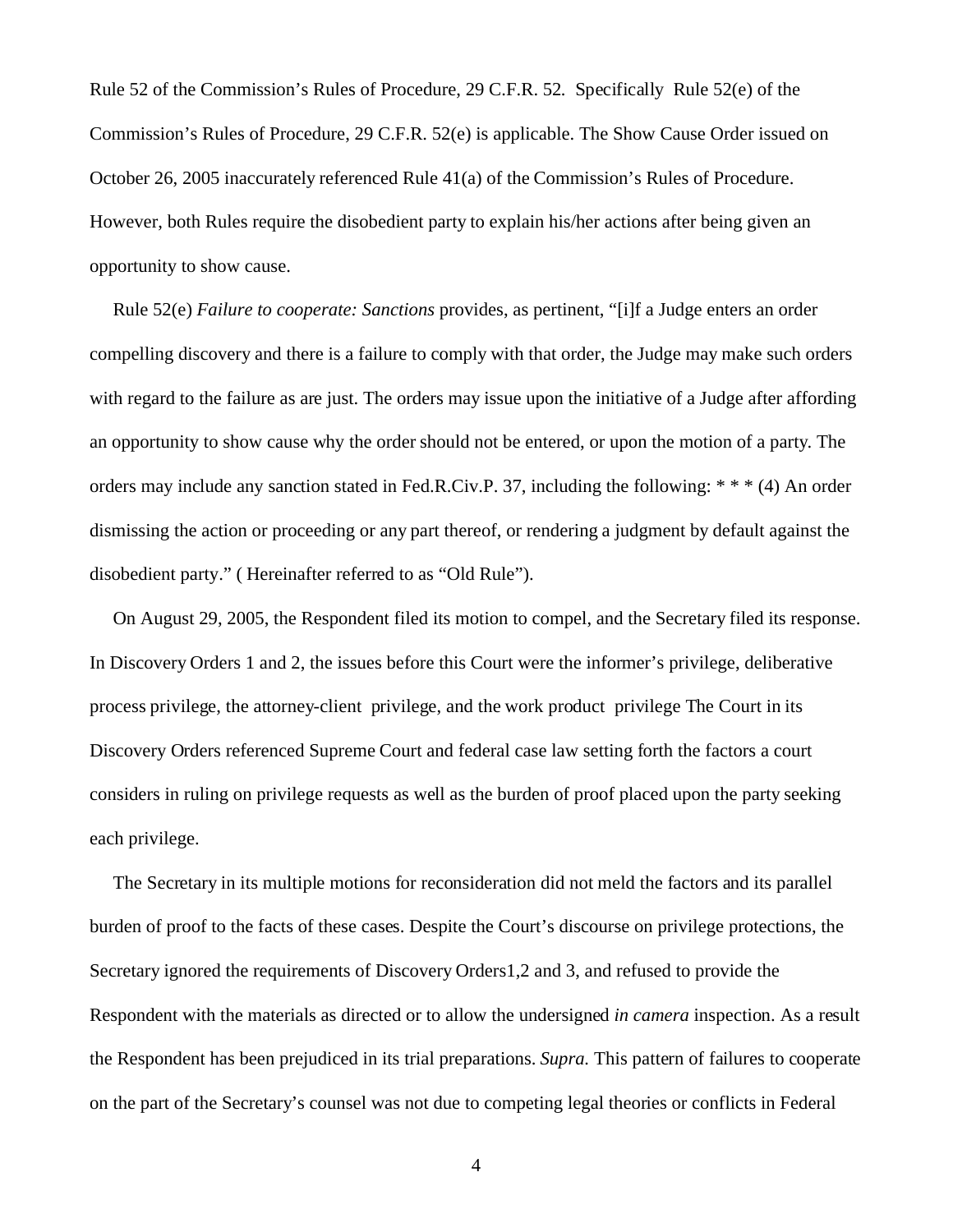circuit case law, but to intransigence. Thus, this pattern of failures to comply with the Commission Rules and the undersigned's orders constitutes wilful behavior, contumacious conduct, and bad faith. *Pittsburgh Forgings Company,* 10 BNA OSHC 1512, 1514 (No. 78-1361, 1982). ( The Commission has an interest in preserving the integrity of its orders as well as to deter future misconduct. Citing *National Hockey League v. Metropolitan Hockey League,* 98 S.Ct. 2778 (1976). *In accord, Trinity Industries Inc.,* 15 BNA OSHC 1579, 1583, n. 6. The Citations and Notification of Penalties will be dismissed.

#### **Revised Rule**

 Commission Rule 52(d), *Privilege* (1) *Claims of Privilege* , 29 C.F.R. 52(d)(1), as revised on August 1. 2005, provides, as pertinent, "The initial claim of privilege shall specify the privilege claimed and the general nature of the material for which the privilege is claimed. In response to an order from Judge \* \* \*, or in response to a motion to compel the claim shall: Identify the information that would be disclosed; set forth the privilege that is claimed; and allege the facts showing that the information is privileged. The claim shall be supported by affidavits, depositions or testimony and shall specify the relief sought. The claim may be accompanied by a motion for a protective order or by a motion that the alleged privileged information be received and the claim ruled upon an in camera. \* \* \*

 (2) *Upholding or rejecting claims of* privilege. \* \* \* If the Judge overrules the claim of privilege, the person claiming the privilege may obtain as of right an order sealing from the public those portions of the record containing the allegedly privileged information pending interlocutory or final review of the ruling, or final disposition of the case, by the Commission." (Hereinafter referred "Revised Rule").

 The Revised Rule is a beacon of light in the safe harbor of privilege(s) protection. It set outs in an orderly manner the procedures a party must adhere to when a party claims privilege. Applying the facts of these cases to the Revised Rule, the result is identical to the one reached under the Old Rule.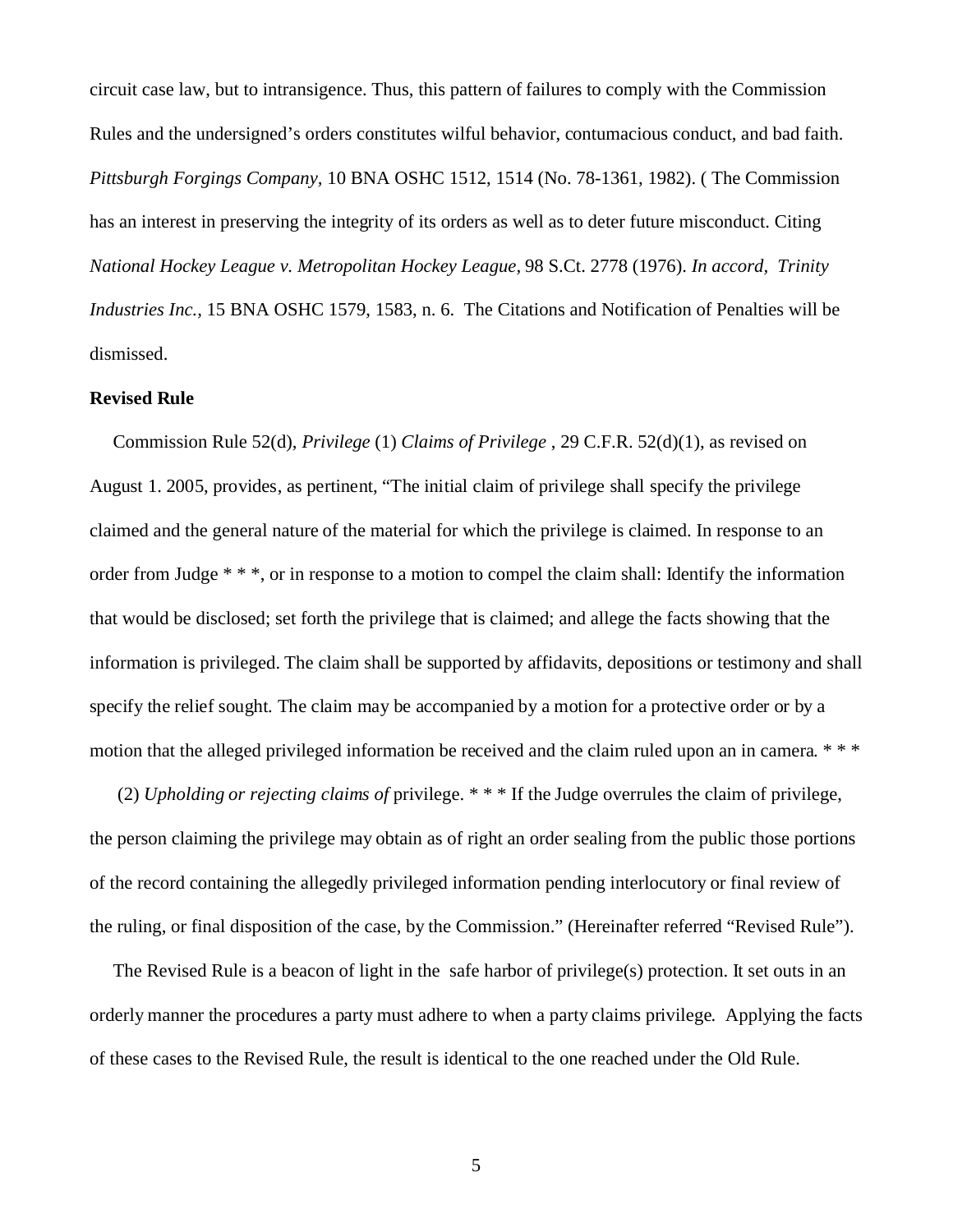#### **Federal Rule of Civil Procedure 37(b)**

Rule 37(b)(2)( C ) provides, as pertinent, If a party\* \* \* fails to obey an order to provide or permit discovery, \* \* \* the court may make such orders in regard to the failure as are just and among others the following: \* \* \* (C) An order striking out the pleadings or parts thereof \* \* \* or dismissing the action or proceeding or any part thereof, or rendering a judgment by default against the disobedient party.

 In *Societe Internationale Pour Participations Industrie*lles et Commericales, *S.A*. v. *Rogers*, 78 S.Ct. 1087, 1093 (1958), the Court noted: "For purposes of subdivision (b)(2) of Rule 37, we think that a party 'refuses to obey' simply by failing to comply with an order. So construed the Rule allows a court all the flexibility it might need in framing an order appropriate to a particular situation."

 In theses cases, the undersigned explained in great detail several times the requirements that a party must follow in seeking privilege protection, and allowed the Secretary ample time to provide the discovery request. The record is clear that the Secretary failed to comply with discovery Orders 1 and 2, and the discoverable materials. The materials that the Secretary failed to provide the Respondent were both appropriate and necessary to its defense, *supra. Tokyo Electron Arizona v. Discreet Industries*, 215 F.R.D. 60,63 (E.D.N.Y., 2003)("The Second Circuit has warned litigants that 'a party who flaunts [discovery] orders does so at his own peril.'") The Citations and Notification of Penalties will be dismissed.

IT IS ORDERED that Citations and Notification of Penalties that were issued on September 10, 2004 (Inspection Numbers 306315771, corresponding to OSHRC Docket No. 04-1735 and 306315680, corresponding to OSHRC Docket No. 04-1734 ) are dismissed..

6